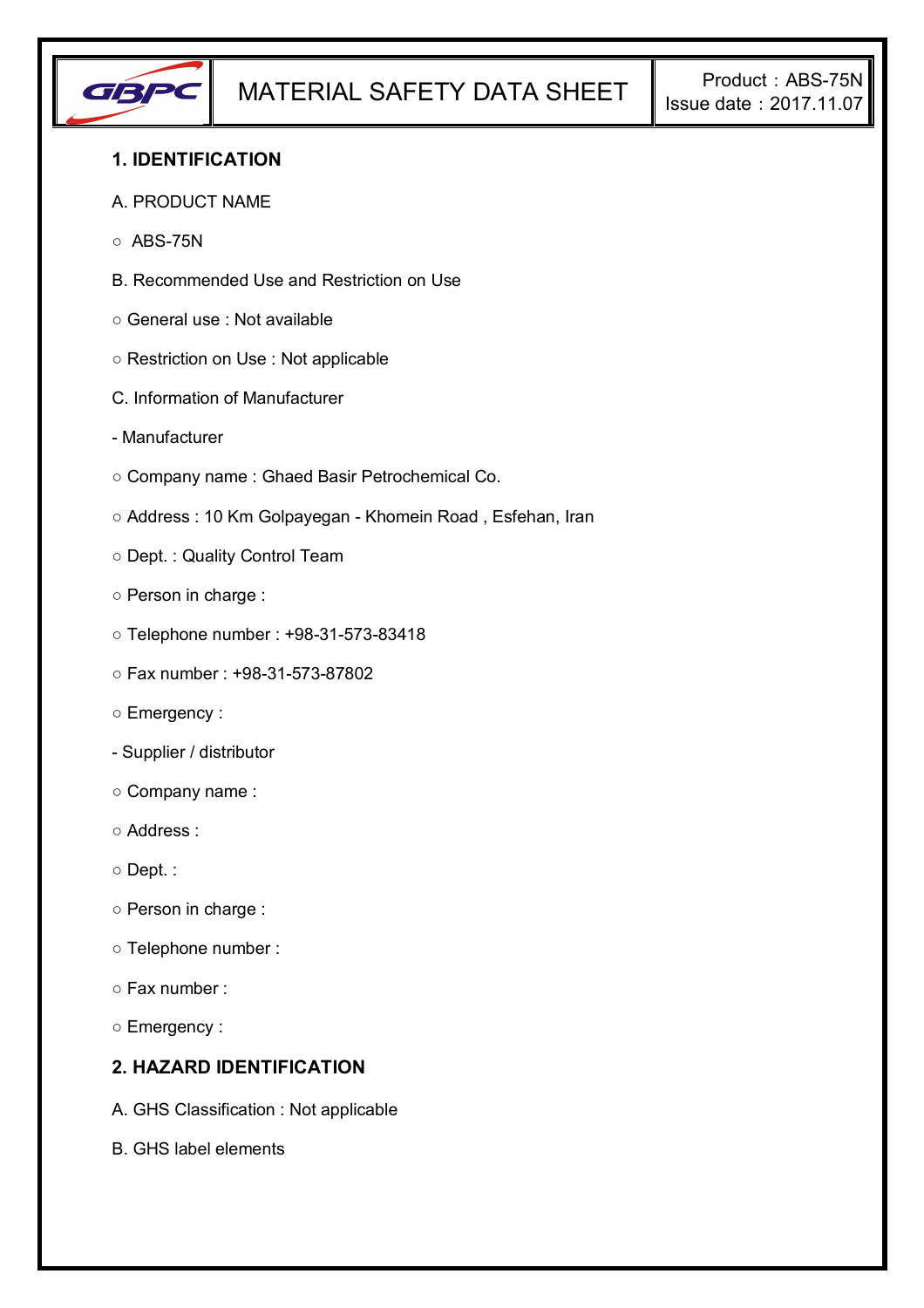

- Hazard symbols : Not applicable
- Signal word : Not applicable
- Hazard statement : Not applicable
- Precautionary statements : Not applicable
- C. Other hazards which do not result in classification :
- NFPA rating: (0~4 steps) : Health=1, Flammability=1, Reactivity=0

# **3. COMPOSITION/INFORMATION ON INGREDIENTS**

| Chemical name                              | CAS No         | Contents(%) |
|--------------------------------------------|----------------|-------------|
| Acrylonitrile-butadiene-styrene co-polymer | 9003-56-9      | $97 - 100$  |
| Stabilizer                                 | Proprietary    | $0 - 1$     |
| Lubricant                                  | Proprietary    | $0 - 2$     |
| Acrylonitrile monomer                      | $107 - 13 - 1$ | < 0.1       |
| Butadiene monomer                          | 106-99-0       | < 0.1       |
| Styrene monomer                            | 100-42-5       | < 0.1       |

# **4. FIRST-AID MEASURES**

A. Eye Contact :

- Immediately flush eyes with plenty of water at least 15minutes.
- If irritation persists, get a doctor's examination.
- Lifting eyelids occasionally to wash eyelids down enough to follow up.
- B. Skin Contact :
- Wash the contaminated skin area with running water.
- Cooling the contaminated skin with cool running water when contact with melt.
- Get medical attention when burn by melt.
- C. Inhalation :
- Remove exposed person to fresh air.
- Remove victim to fresh air and keep at rest in a position comfortable.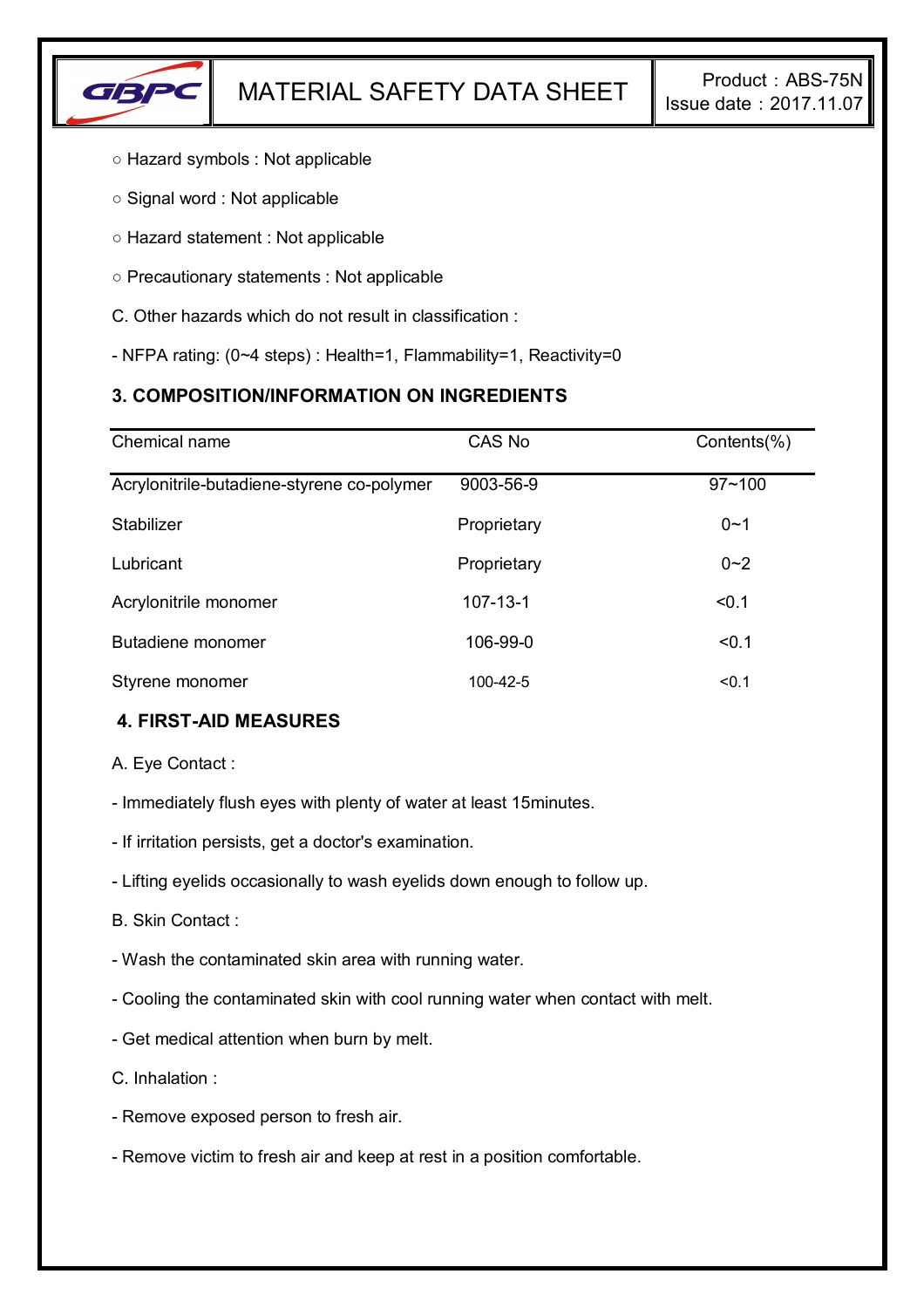

- Get medical attention.
- D. Ingestion :
- Rinse mouth with water.
- Give large amounts of water to relieve stimulus.
- Toxic by ingestion does not high.
- If irritation or symptoms occurs, get a doctor's examination.
- E. Delay and immediate effects and also chronic effects from short and long term
- exposure : Not available
- F. Notice to Physician :
- Treatment may vary with condition of victim and specifics of incident.

## **5. FIRE FIGHTING MEASURE**

- A. Suitable (Unsuitable) extinguishing media :
- Extinguishing media : Carbon Dioxide, Dry Chemical, Water.
- Unsuitable Extinguishing media : Do not use direct water.
- Big Fire : Water spray, regular foam
- B. Specific hazards arising from the chemical
- Combustion : Carbon monoxide, Carbon dioxide, hydrogen cyanide
- Levels of fire hazard : Not available
- C. Fire fighting procedures and equipments :
- Wear appropriate personal protective equipment(see section 8. EXPOSURE

### CONTROLS/PERSONAL PROTECTION).

- Avoid inhalation of smoke or gas when fire fighting.
- Move container from fire area if it can be done without risk.
- Cool containers with water until well after fire is out.

### **6. ACCIDENTAL RELEASE MEASURES**

A. Personal Precautions, Protective Equipment and Emergency procedures :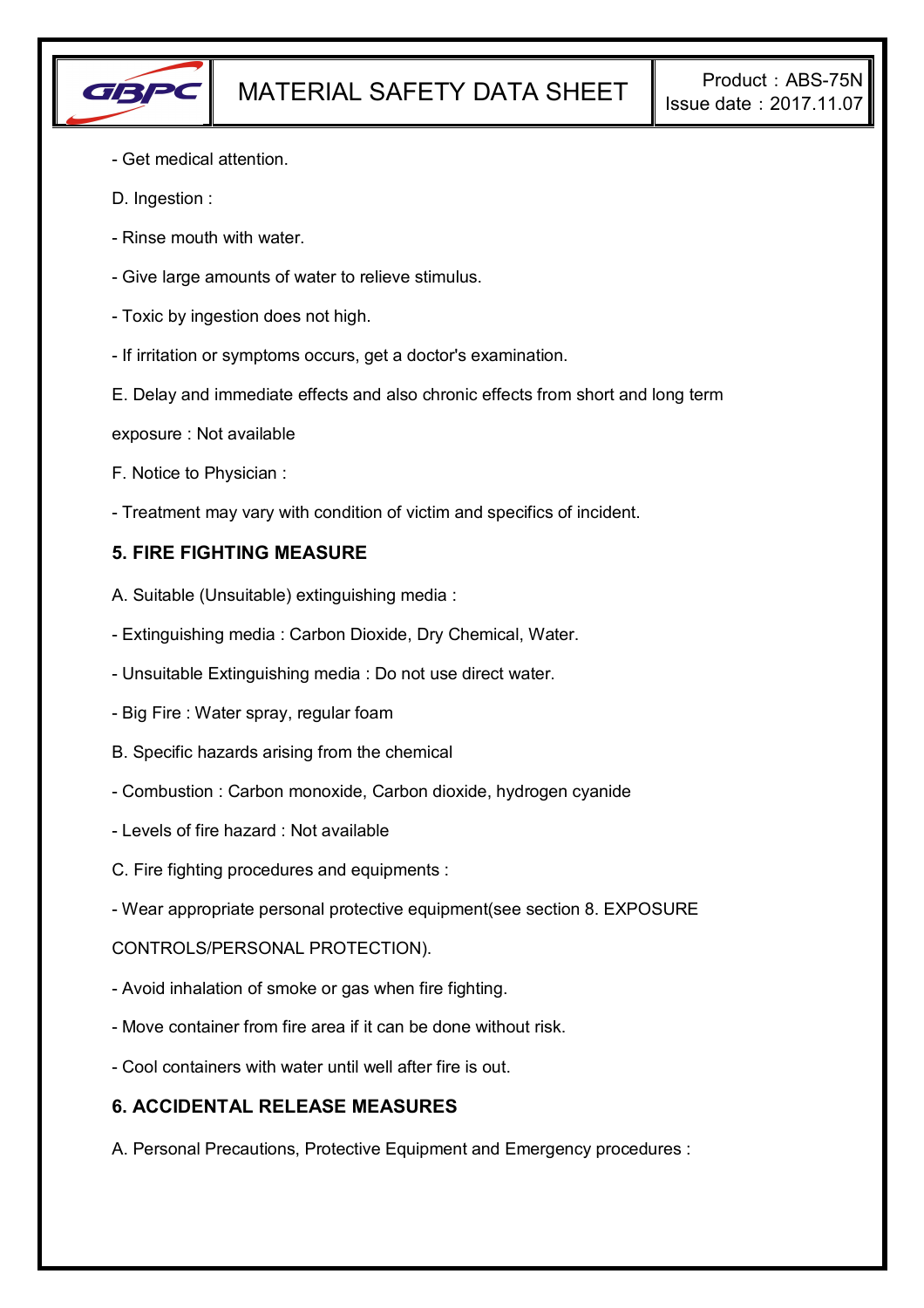

- Perform in accordance with 「See section 8. EXPOSURE CONTROLS /

PERSONAL PROTECTION」. Put on appropriate personal protective equipment.

- Where possible allow leak of molten material to solidify mechanical and

chemical protective.

- Use a way to minimize dust.
- Avoid contact with eyes and skin.
- Avoid inhalation of substance itself or combustion.
- Evacuation against the wind.
- Avoid contact with heat, sparks, flame or other ignition sources.
- B. Environmental Precautions
- Avoid dispersal of spilt material and runoff and contact with waterways, drains

and sewers. If large spills, advise emergency services.

- C. Methods and materials for containment and cleaning up :
- For small spills.
- Remove all sources of ignition.
- Suppression occurrence of dust.
- Appropriate container for disposal of spilled material collected.
- Ventilate leak areas and clearing leak area.
- For large spills.
- Remove all sources of ignition.
- Suppression occurrence of dust.
- Avoid entering to sewers or water system.
- For disposal of spilled material in appropriate containers collected and clear

surface.

- Appropriate container for disposal of spilled material collected.

# **7. HANDLING AND STORAGE**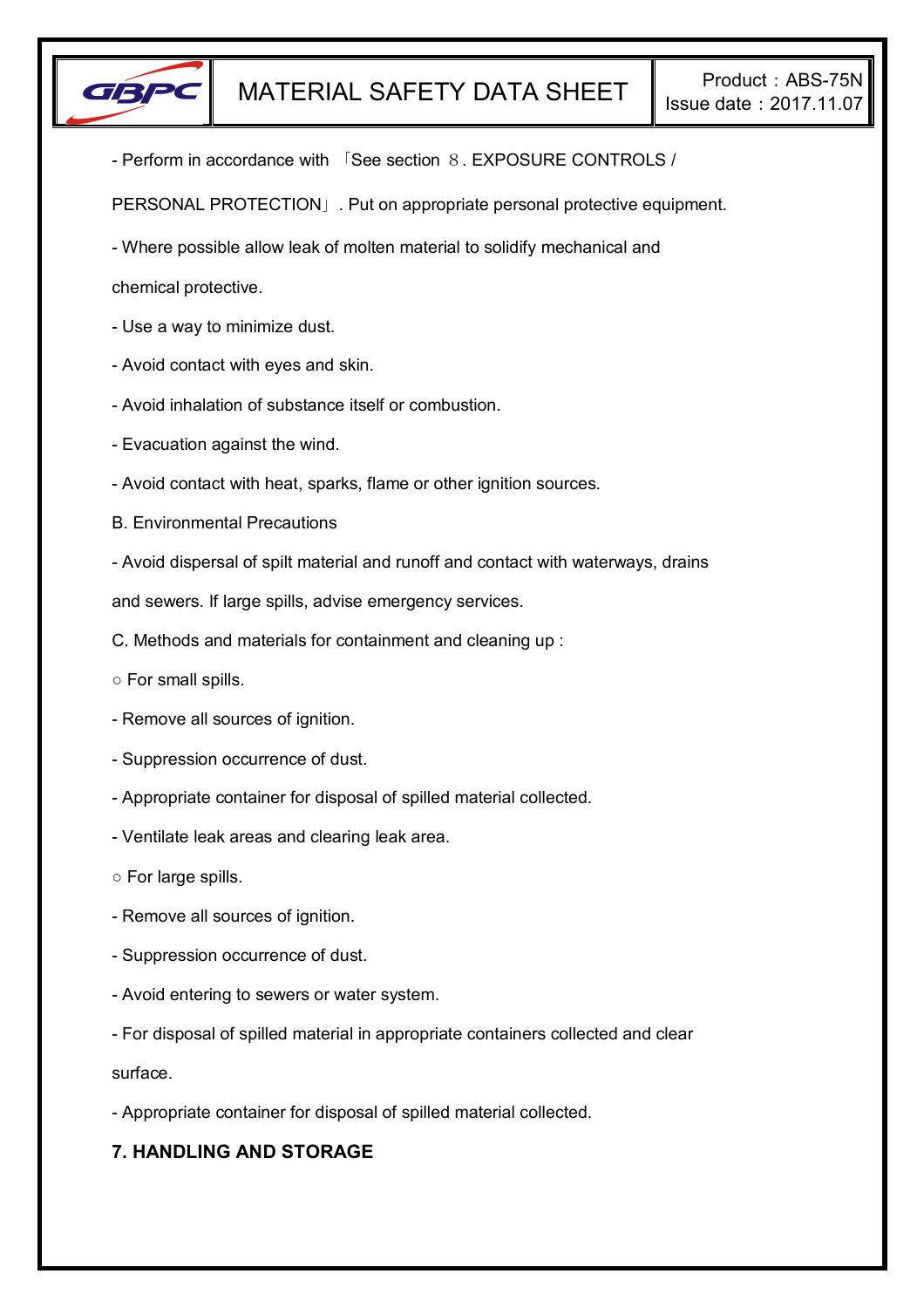

A. Handling :

- Perform in accordance with 「See section 8. EXPOSURE CONTROLS /

PERSONAL PROTECTION」. Put on appropriate personal protective equipment.

- Handle in a well-ventilated place.
- Avoid contact with heat, sparks, flame or other ignition sources.
- Remove all sources of ignition.
- Use all the equipment after the ground.
- Wash thoroughly after handling.
- B. Storage Precautionary Statements :
- Keep in original container and tightly closed.
- Avoid contact moisture.
- Avoid contact with incompatible materials.

### **8. EXPOSURE CONTROLS/PERSONAL PROTECTION**

- A. Exposure limit
- Exposure limit under ISHL : Not applicable
- ACGIH : Not applicable
- Biological exposure limits : Not applicable
- B. Engineering Controls

- A system of local and/or general exhaust is recommended to keep employee exposures above the Exposure Limits. Local exhaust ventilation is generally preferred because it can control the emissions of the contaminant at its source, preventing dispersion of it into the general work area. The use of local exhaust ventilation is recommended to control emissions near the source.

C. Personal Protective Equipment :

 $\gamma$  Respiratory Protection : Use the respirator be given official approval by Iranian Occupational Health Association (IOHA). Under conditions of frequent use or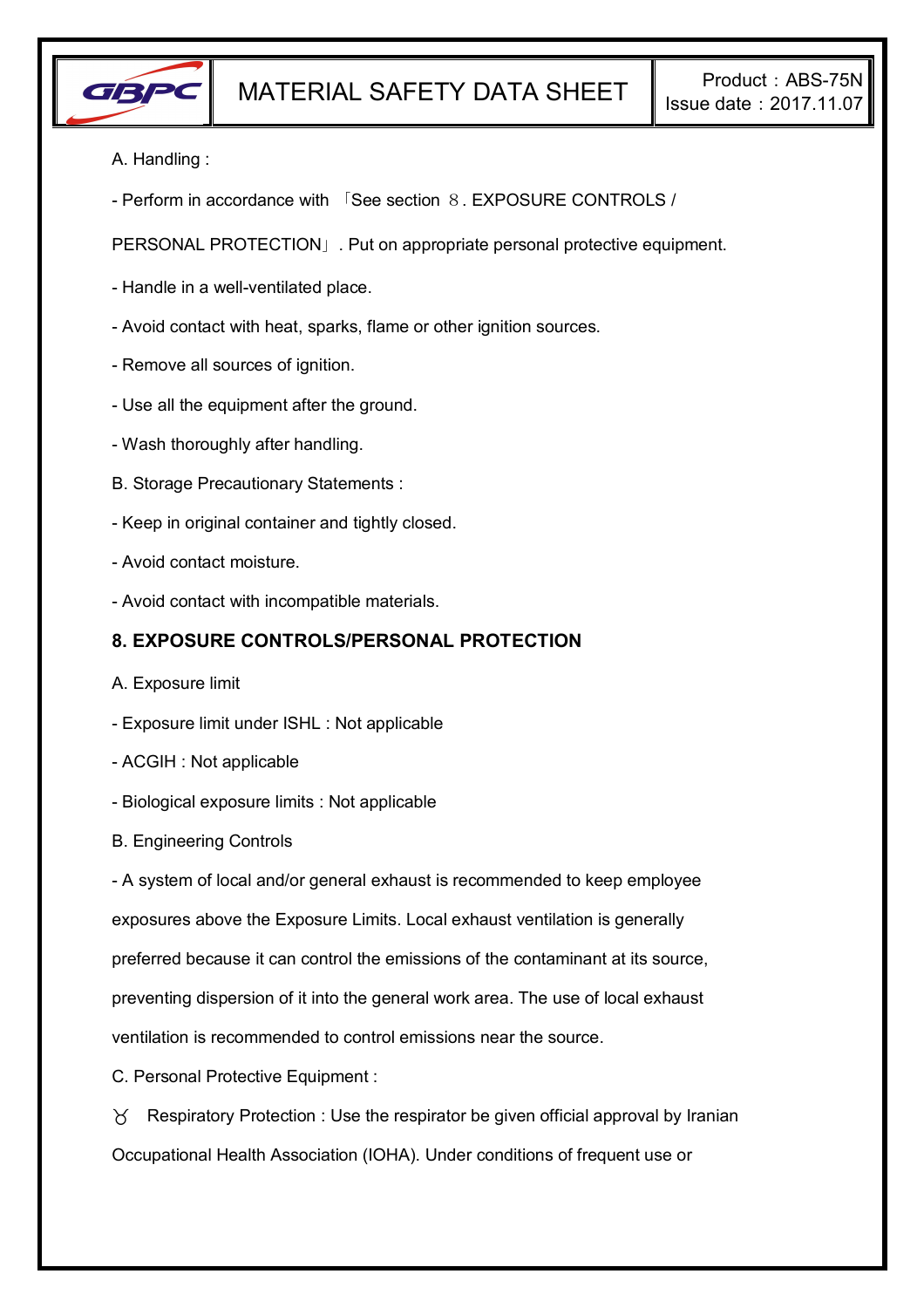

heavy exposure, Respiratory protection may be needed. Respiratory protection is ranked in order from minimum to maximum. Consider warning properties before use.

- Dust, mist, fume-purifying respiratory protection

- Any air-purifying respirator with a corpuscle filter of high efficiency

- Any respiratory protection with a electromotion fan(for dust, mist,

fume-purifying)

※ For Unknown Concentration or Immediately Dangerous to Life or

**Health** 

- Self-contained breathing apparatus(pressure-demand or other

positive-pressure mode in combination)

- Supplied-air respirator with full facepiece

 $\forall$  Eye Protection : Wear primary eye protection such as splash resistant safety

goggles with a secondary protection faceshield. Provide an emergency eye

wash station and quick drench shower in the immediate work area.

 $\gamma$  Hand Protection : Wear chemical resistant protected gloves if there is hazard potential for direct skin contact. Wear heat resistant protected gloves to withstand the temperature of molten product.

 $\gamma$  Body Protection : Wear chemical resistant protected clothing if there is hazard potential for direct contact.

# **9. PHYSICAL AND CHEMICAL PROPERTIES**

A. Appearance : Solid

B. Odor : Distinctive odor

C. Odor threshold : Not available

D. pH : 7

E. Melting point/Freezing point : Not applicable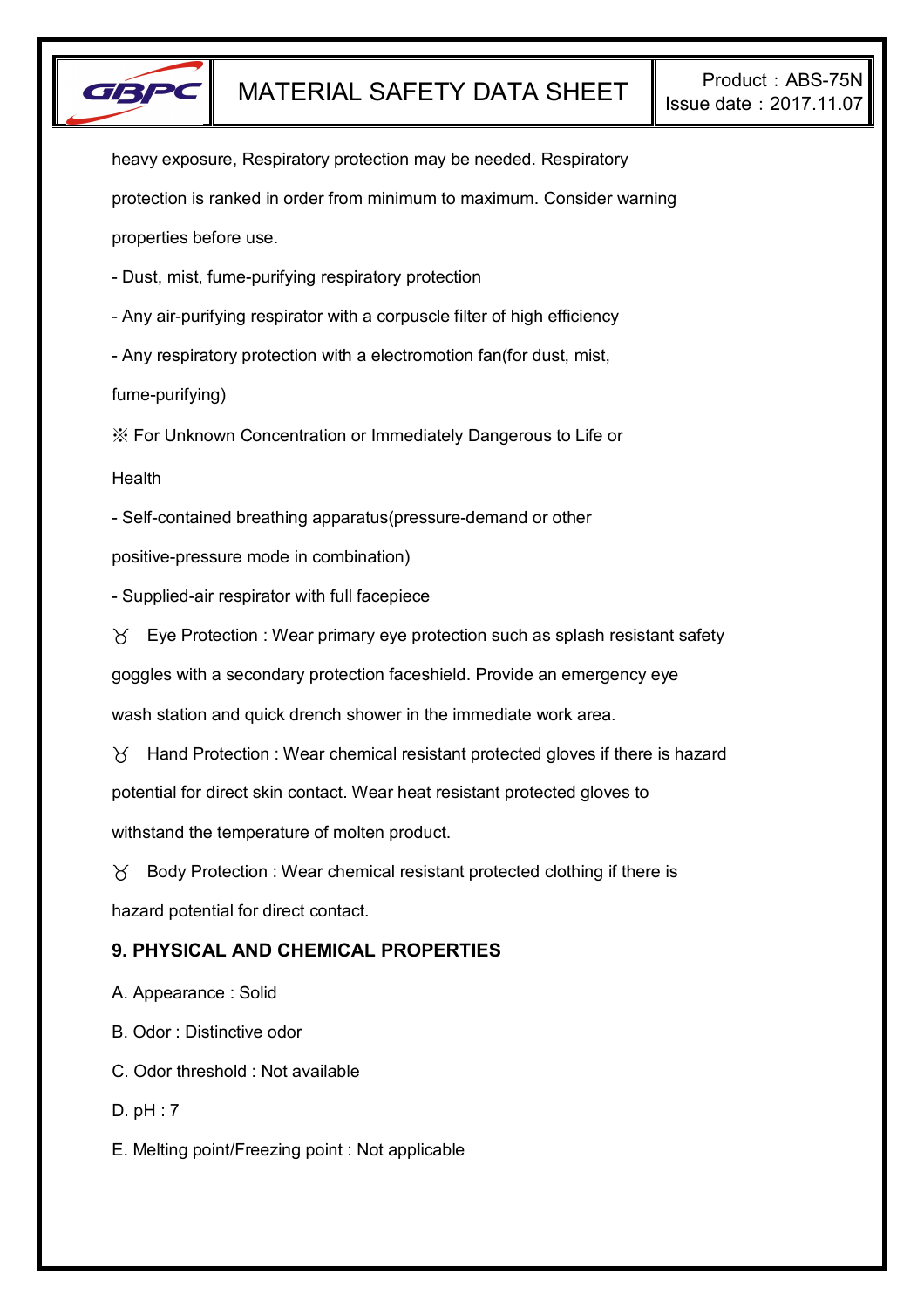

- F. Initial Boiling Point/Boiling Ranges : Not applicable
- G. Flash point : 349℃(660℉)
- H. Evapourating Rate : Not applicable
- I. Flammability(solid, gas) : 1/16" HB(UL 94)
- J. Upper/Lower Flammability or explosive limits : Not available
- K. Vapour pressure : Not applicable
- L. Solubility :
- Water : Insoluble
- Acetone, MEK, dichloromethane: Soluble
- Alcohol, Mineral Oil: insoluble
- M. Vapour density(Air=1) : Not applicable
- N. Relative density : 1.02~1.17
- O. Partition coefficient of n-octanol/water : Not available
- P. Autoignition Temperature : 455℃
- Q. Decomposition Temperature : Not applicable
- R. Viscosity : Not applicable
- S. Molecular weight : 50,000~200,000

### **10. STABILITY AND REACTIVITY**

- A. Stability
- This material is stable under recommended storage and handling conditions
- Decompose at 320℃ on heating.
- B. Possibility of Hazardous Reaction
- Will not occur.
- C. Conditions to Avoid
- Avoid contact with heat.
- Avoid contact with heat, sparks, flame or other ignition sources.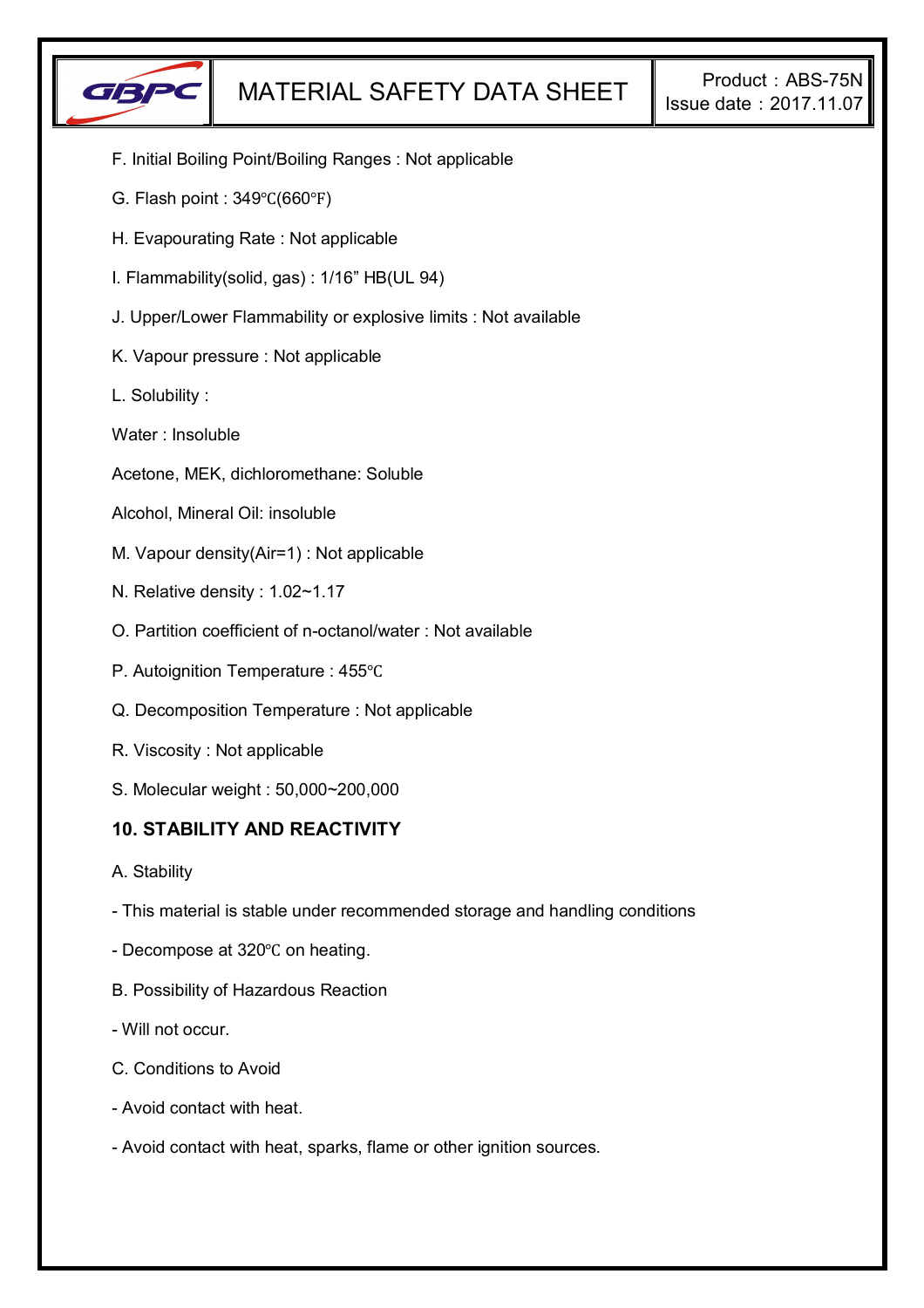

- D. Materials to Avoid
- Strong oxidizing agents.
- E. Hazardous Decomposition Products
- Hydrogen cyanide
- Generate monomer, oxides, gas/steam, hydrocarbon, low-molecular oligomers

ring, gas products when heated to high temperature.

## **11. TOXOCOLOGICAL INFORMATION**

- A. Information on the likely routes of exposure
- $\forall$  (Respiratory tracts) : Not available
- $\forall$  (Oral): Not available
- (Eye ∙ Skin) : Not available
- B. Delayed and immediate effects and also chronic effects from short and long term

exposure

- $\forall$  Acute toxicity : Not available
- $\gamma$  Skin corrosion/irritation : Not available
- $\gamma$  Serious eye damage/irritation : Not available
- $\gamma$  Respiratory sensitization : Not available
- $X$  Skin sensitization : Not available
- Carcinogenicity : Not available
- $\gamma$  Germ cell mutagenicity : Not available
- $\gamma$  Reproductive toxicity : Not available
- $\gamma$  Specific target organ toxicity(single exposure) : Not available
- $\gamma$  Specific target organ toxicity(repeated exposure) : Not available
- $\chi$  Aspiration hazard : Not available
- Chronic effect : Not available
- C. Calculation the classification of the mixture(acute toxicity estimate calculation
- etc.) : Not applicable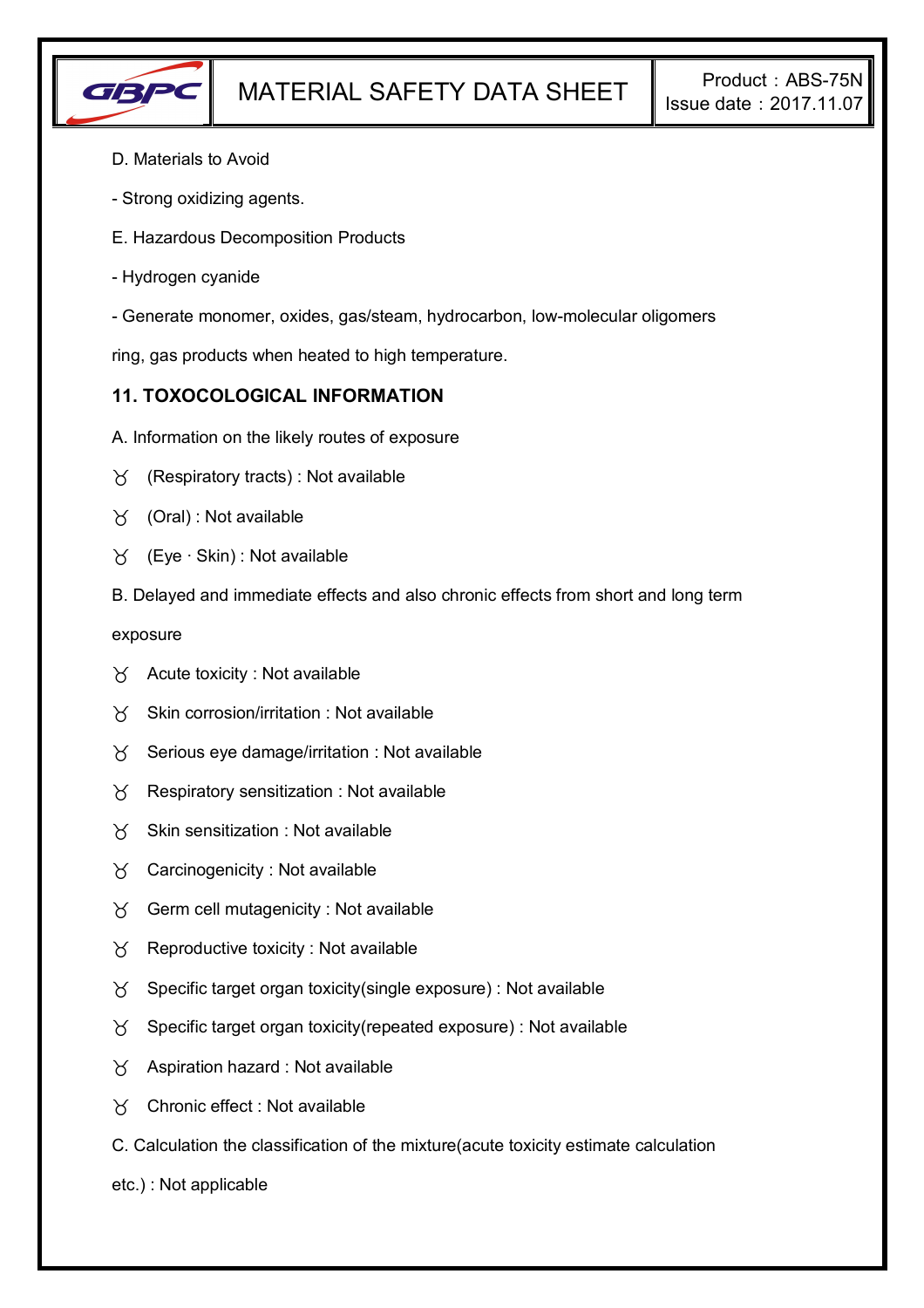

## **12. ECOLOGICAL INFORMATION**

- A. Ecotoxicity : Not available
- B. Persistence and degradability : Not applicable
- C. Bioaccumulative potential : Not applicable
- D. Mobility in soil : Not available
- E. Other adverse effects : Not applicable

## **13. DISPOSAL CONSIDERATION**

A. Disposal methods

- The user of this product must properly characterize the waste/container generated from the use of this product in accordance with all applicable federal, state and/or local laws and regulations in order to determine the proper disposal of the waste in accordance with all applicable federal, state and/or local laws and regulations.

B. Special precautions for disposal :

- The user of this product must disposal by oneself or entrust to waste disposer or person who other' s waste recycle and dispose, person who establish and operate waste disposal facilities.

- Dispose of waste in accordance with local regulation.

### **14. TRANSPORT INFORMATION**

- A. UN number : Not regulated for transport of dangerous goods
- B. Proper shipping name : Not applicable
- C. Hazard class : Not applicable
- D. Packing group : Not applicable
- E. Marine pollutant : Not applicable
- F. Special precautions for user related to transport or transportation measures :

1) EmS FIRE SCHEDULE : F-A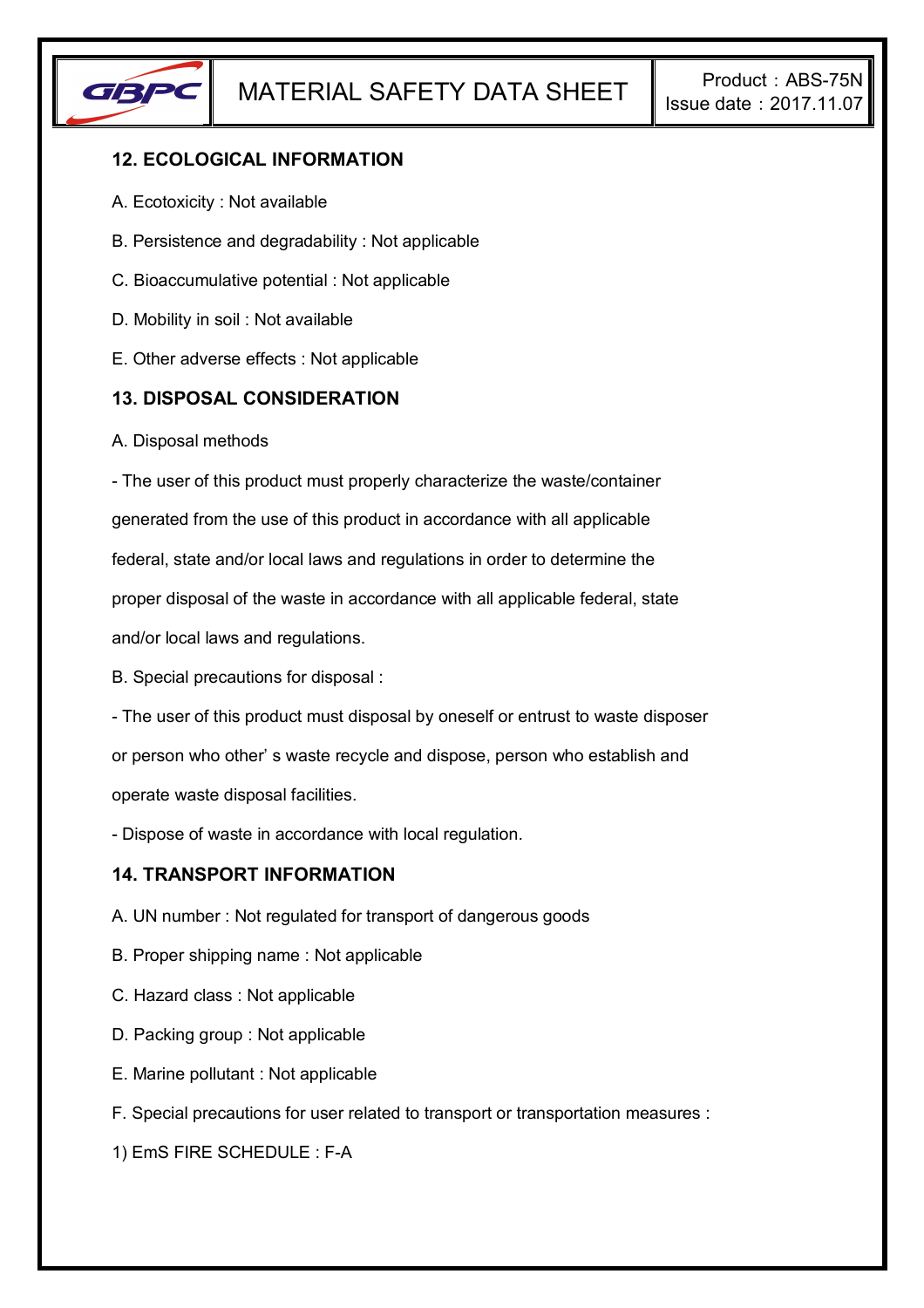

#### 2) EmS SPILLAGE SCHEDULE : S-H

## **15. REGULATORY INFORMATION**

A. This product is not subject to the chemical for classification and labeling

under ISHL Article 41.

- B. The Toxic Chemical Control Act
- This product is not classified as Toxic chemical and Observational chemical
- Toxic Release Inventory(TRI) Chemicals: Not regulated
- C. Dangerous goods Safety Management Law: Not applicable
- D. US regulations
- OSHA regulation (29CFR1910.119) : Not applicable
- CERCLA section 103 (40CFR302.4) : Not applicable
- EPCRA section 302(40CFR355.30) : Not applicable
- EPCRA section 304(40CFR355.40) : Not applicable
- EPCRA section 313(40CFR372.65) : Not applicable
- E. Other local or international regulation
- POPs Management Law : Not applicable
- Rotterdam Convention on Harmful Chemicals & Pesticides : Not applicable
- Stockholm Convention on Persistent Organic Pollutants : Not applicable
- Montreal Protocol on Substances That Deplete the Ozone Layer
- : Not applicable
- Information of EU Classification : Not available

### **16. OTHER INFORMATION**

### A. Reference

- This MSDS is prepared in accordance with ISHL Article 41 and GBPC Petrochemical Co.,

Ltd.

B. Issue date:2017.11.07